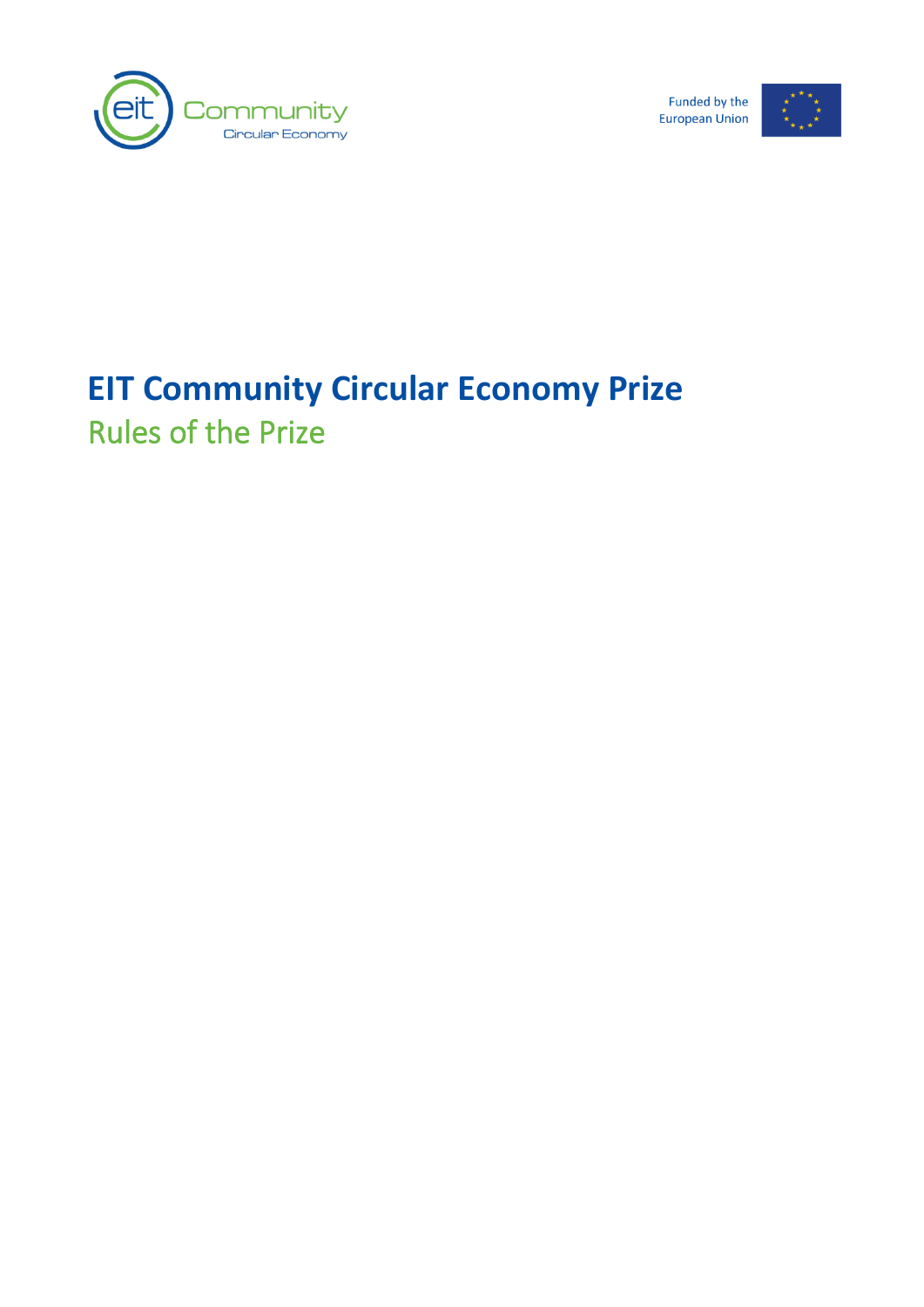



### **Contents**

| 1.       |        |                                                            |  |
|----------|--------|------------------------------------------------------------|--|
| 2.       |        |                                                            |  |
| 3.       |        |                                                            |  |
|          |        |                                                            |  |
|          |        |                                                            |  |
| 4.       |        |                                                            |  |
| 5.       |        |                                                            |  |
| 6.       |        |                                                            |  |
|          |        |                                                            |  |
|          |        |                                                            |  |
| 7.       |        |                                                            |  |
| 8.<br>9. |        |                                                            |  |
|          |        |                                                            |  |
|          |        |                                                            |  |
|          |        |                                                            |  |
|          |        |                                                            |  |
|          |        |                                                            |  |
|          |        |                                                            |  |
|          |        |                                                            |  |
|          |        |                                                            |  |
|          |        |                                                            |  |
|          |        | 10.5. Ethics 13                                            |  |
|          |        |                                                            |  |
|          |        |                                                            |  |
|          |        |                                                            |  |
|          |        |                                                            |  |
|          | 10.10. | Withdrawal of the Prize - Recovery of the undue amounts 15 |  |
|          | 10.11. |                                                            |  |
|          | 10.12. |                                                            |  |
|          | 10.13. |                                                            |  |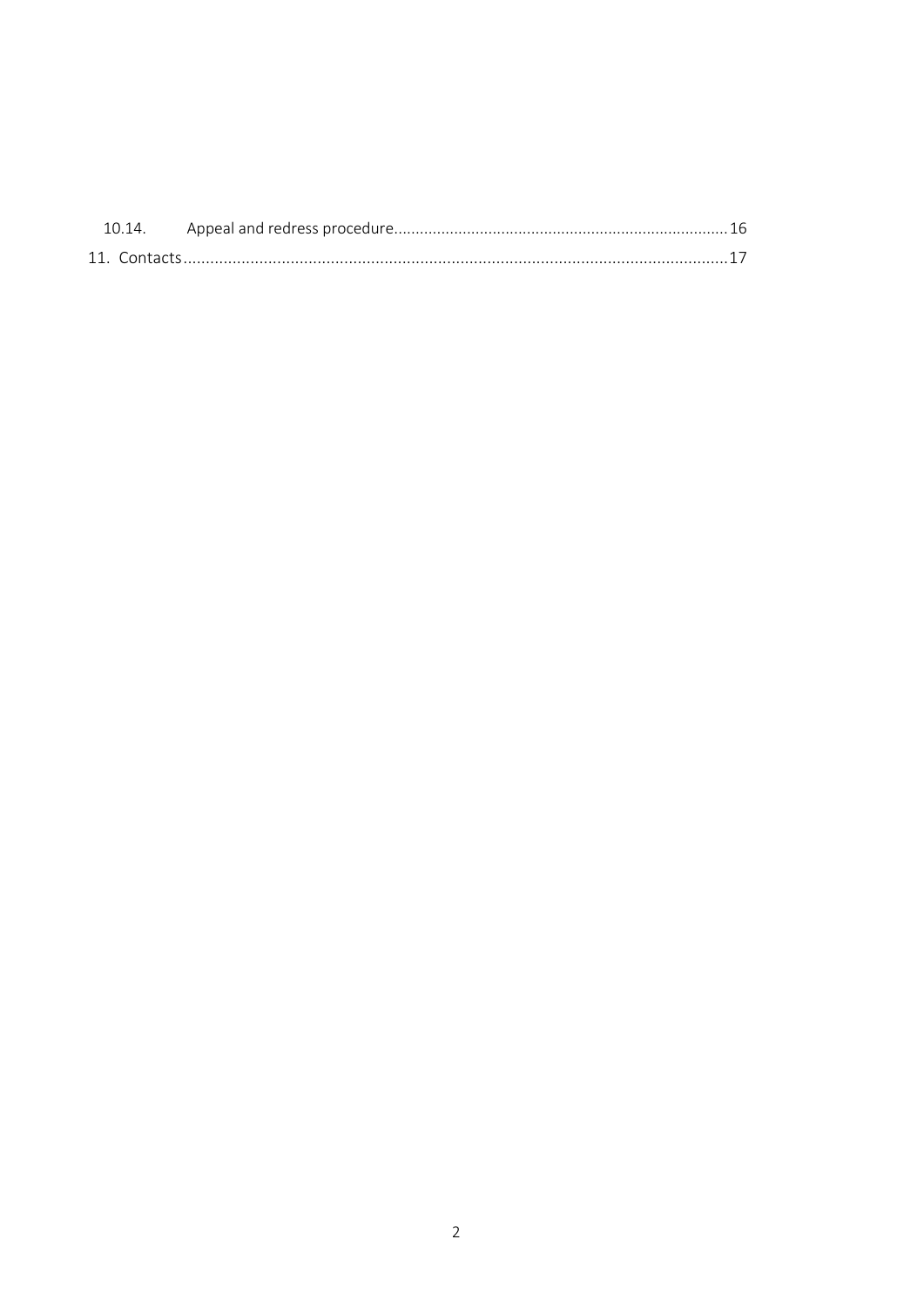



# <span id="page-3-0"></span>**1. EIT Community and the Strategic Synergies Cluster**

The EIT Strategic Innovation Agenda (SIA) 2021-2027 sets the strategic direction, priorities and objectives of the European Institute of Innovation and Technology (EIT) and its Knowledge and Innovation Communities (EIT KICs).

One specific objective in the new EIT SIA 2021-2027 is to establish and foster appropriate synergies and complementarities between EIT activities and other relevant Union, national and regional initiatives, instruments, and programmes, and ensure consistency with Union priorities and commitments, including the European Green Deal, the Recovery Plan for Europe, the European Strategy for data, the SME Strategy for a sustainable and digital Europe, and the New Industrial Strategy for Europe<sup>1</sup>.

To realise such ambitions, the EIT and the EIT KICs have established the Strategic Synergies Cluster, to strengthen the EU's innovation and entrepreneurial capacity and integrate into and engage with innovation ecosystems. By doing so, the EIT KICs aim at becoming real engines of impact and support the realisation of a carbon-neutral, digital, circular, and inclusive European society.

The EIT Strategic Synergies Cluster includes four key initiatives co-designed and co-created by the EIT KICs with their innovation ecosystems: EIT Circular Economy Community, EIT Community Artificial Intelligence, EIT Community New European Bauhaus, and EIT Community Women Entrepreneurship.

A central philosophy of the EIT Community is the integration of the EIT Knowledge Triangle model<sup>2</sup> into all its activities. All the activities implemented within the EIT Strategic Synergies Cluster will also leverage and use the Knowledge Triangle model as an enabler, facilitating the creation of systemic, change, while also reinforcing the links between grantees and their local and regional ecosystems, and providing an impetus to leverage additional funding sources beyond the EIT funding period of the selected projects.

[https://eit.europa.eu/sites/default/files/eit\\_innovation\\_model.pdf](https://eit.europa.eu/sites/default/files/eit_innovation_model.pdf)

<sup>1</sup> Decision (EU) No 2021/820 of the European Parliament and of the Council of 20 May 2021 on the Strategic Agenda of the European Institute of Innovation and Technology (EIT) 2021-2027: Boosting the Innovation Talent and Capacity of Europe and repealing Decision No 1312/2013/EU, OJ L 189/3 of 28 May 2021, <https://eur-lex.europa.eu/legal-content/EN/TXT/PDF/?uri=CELEX:32021D0820&from=EN> .  $<sup>2</sup>$  The Knowledge Triangle refers to the interaction between business, education, and innovation, which</sup> are key drivers of a knowledge-based society.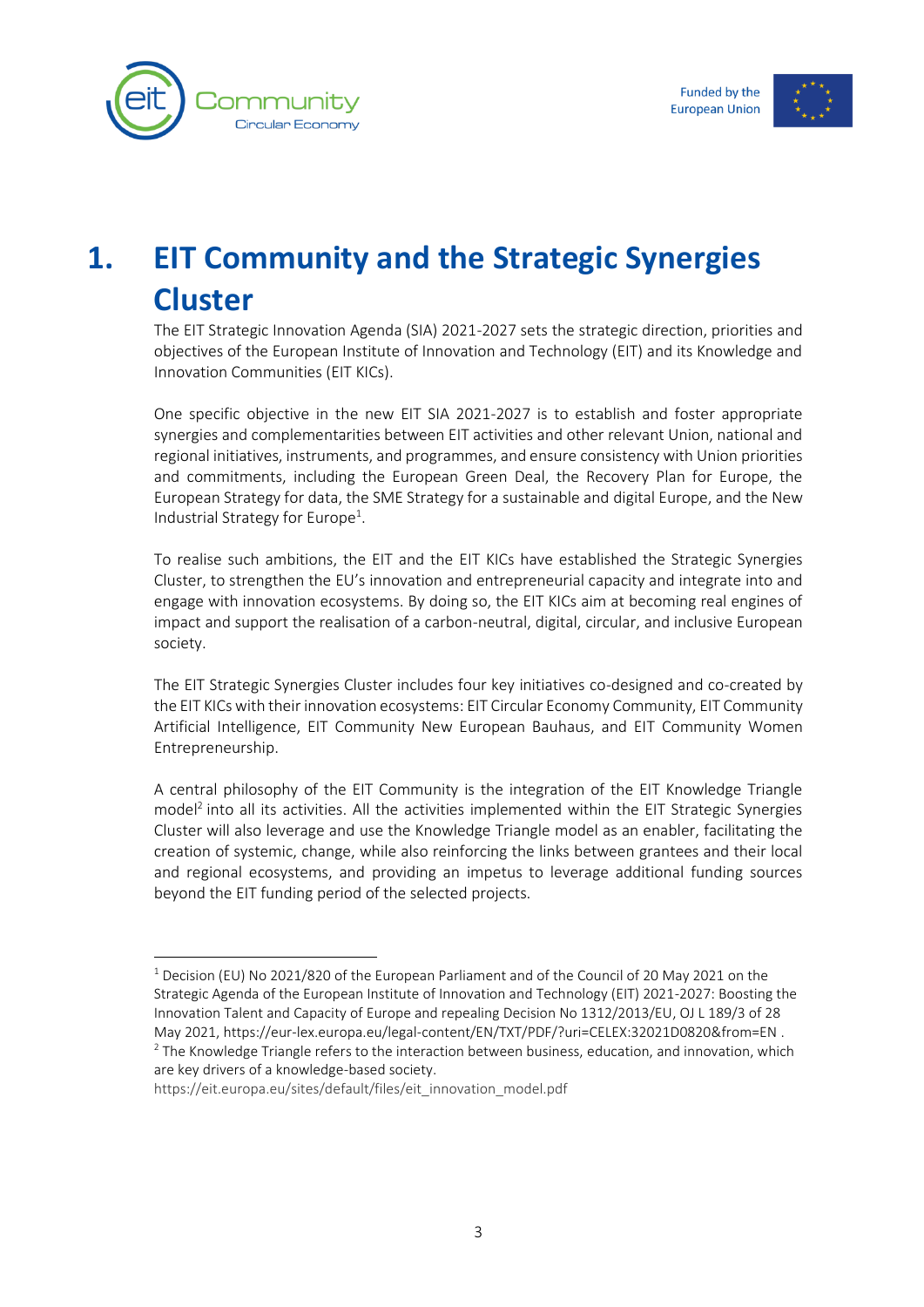



The KICs carry out activities that cover the entire innovation chain: training and education programmes, reinforcing the journey from research to market, innovation projects, as well as business incubators and accelerators. Through the KICs, the European Institute of Innovation and Technology (EIT) strengthens cooperation among businesses (including SMEs), higher education institutions and research organisations, forms dynamic pan-European partnerships, and creates favourable environments for creative thought processes and innovations to flourish.

Participation in the initiatives of the EIT Strategic Synergies Cluster will unite organisations that are already EIT KIC partners and non-partners to cultivate collaborative relationships and leverage the existing innovation and entrepreneurial knowledge base developed within EIT KICs thus far. Participation in an application selected for funding will not result in any obligation to become an EIT KIC partner. However, a non-partner may become a partner of an EIT KIC if deemed desirable by the non-partner organisation.

# **2. EIT Circular Economy Community**

<span id="page-4-0"></span>In a world where demand and competition for finite resources continue to increase, and pressure on resources is causing greater environmental degradation and fragility, valuable materials are leaking from our economies. Moving to more circular economic models will allow Europe to rise to the current and future challenges of global pressure on resources and increasing insecurity of supply.

Circular economy systems are beneficial for the planet because they keep resources within the economy when a product has reached the end of its life. This means that materials can be productively used again and again and hence eliminate waste. But a transition to a more circular economy requires deep changes throughout value chains. There is a need for sustainable product design, new business and market models, alternative ways of turning waste into resources and new modes of consumer behaviour. This implies full systemic change and innovation – not only in technologies but also in organisations, society, finance and policy.

The EIT Circular Economy Community consists of five Knowledge and Innovation Communities – or "KICs" – namely EIT RawMaterials, EIT Climate-KIC, EIT Food, EIT Manufacturing and EIT Urban Mobility.

Circular Economy is currently one of the main strategies at European level and the KICs community clearly represent one of the most relevant stakeholders able to support, boost and facilitate the adequate implementation of this key strategy.

The main objectives of the EIT Circular Economy Community are:

• Support the Innovation Communities in developing a joint circular economy offer and to increase their visibility in the circular economy landscape.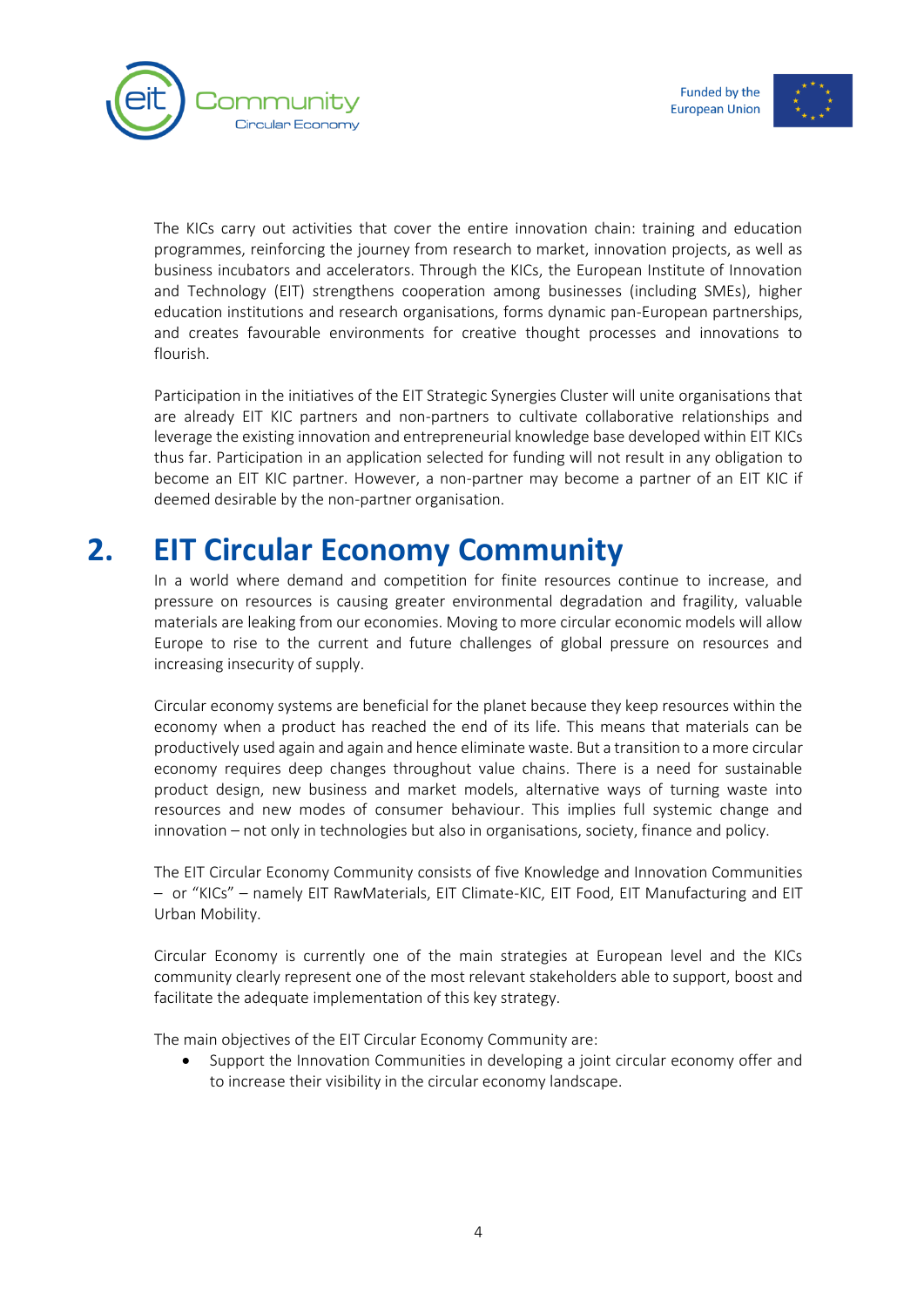



- Strengthen collaboration with European Commission services through the implementation of a Circular Economy joint strategy.
- Initiate and strengthen the collaboration with other relevant stakeholders and initiatives in the circular economy landscape.
- Support breakthrough initiatives and start-ups through the Environmental Technology Verification (ETV) Programme.
- Collaborate with the European Commission in the implementation of the European Circular Economy Action Plan.
- Collaborate with the European Circular Economy Stakeholder Platform (ECESP) through the European Economic and Social Committee (EESC) and the European Commission (EC).
- Pool and create further non-technical knowledge regarding specific aspects affecting the adequate implementation of Circular Economy approaches, as well as facilitating the access to markets for innovative KICs solutions.

# <span id="page-5-0"></span>**3. EIT Community Circular Economy Prize**

### <span id="page-5-1"></span>**3.1. Objectives**

<span id="page-5-2"></span>The EIT Community Circular Economy Prize aims to identify relevant start-ups and SMEs with significant new solutions in the four specific topics defined in the next section.

### **3.2. Topics of interest**

This prize is specifically focused on four relevant topics:

Topic 1: New circular business models in two specific areas:

- From products to services: This model is an alternative to the established "buy and own"approach and includes lending, renting, or pay-for-use agreements. It allows customer to purchase a service or desired result, rather than buying the product itself.
- Sharing economy: The primary feature that defines a sharing economy is the mutual cooperation. It creates the opportunity for consumers to tap into the unused potential of products by reducing their idle time and increase access to goods and services.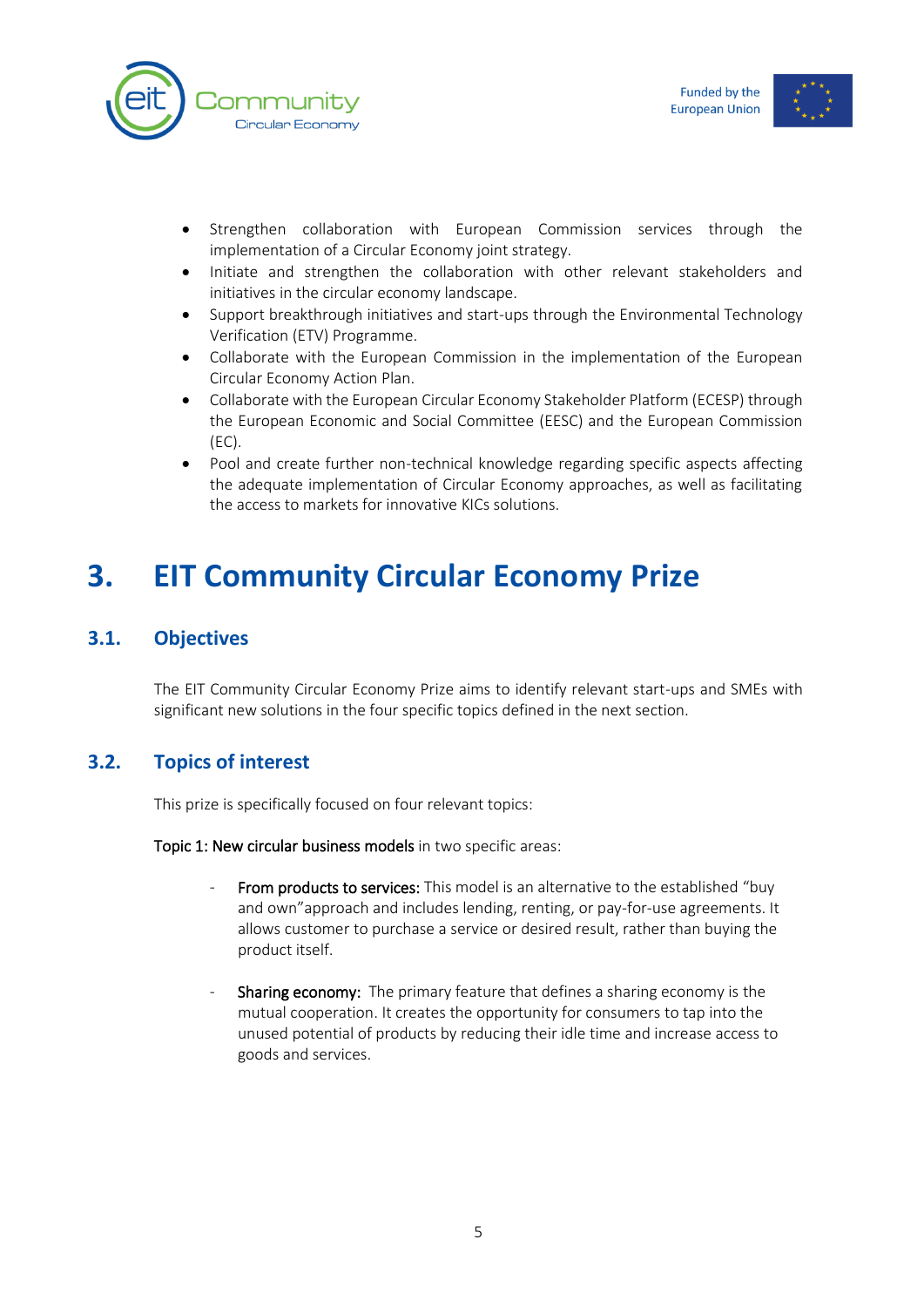



Topic 2: Circular economy assessment methodologies: new methodological approaches to monitor and/or quantify circular economy from a general perspective or in specific sectors as critical raw materials, building, food.

Topic 3: Waste valorization including logistics: new ideas and approaches for waste valorization in specific sectors as critical raw materials, building, food including digital solutions to improve logistics.

Topic 4: Digital Products Passports: new ides and developments in the field of Digital Products Passports as efficient tool to improve materials traceability to support the implementation of sustainable products.

### **4. Prize amount**

<span id="page-6-0"></span>Financial award of:

- EUR 15.000 for the first position topic 1, 2, 3 and 4
- Additionally, the winners may apply to business support & acceleration services by the participating EIT Knowledge and Innovation Communities - KICs (EIT Raw Materials, EIT Climate-KIC, EIT Food, EIT Urban Mobility and EIT Manufacturing)

## <span id="page-6-1"></span>**5. Deadline & admissibility**

- Application period: 01.06.022-31.08.2022
- Deadline for submitting business ideas: 31.08.2022 23:59 CET
- Selection process: September 2022
- Notification of acceptance/rejection: Mid October 2022
- Pitching session End October 2022
- Ceremony: November 2022 (exact date to be communicated in due course) during the EIT Circular Economy Community event in Brussels.

Applications must be submitted via the registration link:

https://webportalapp.com/sp/cep2022

Applications must be readable, accessible and printable. Incomplete applications may be considered inadmissible if essential elements are missing.

For more information, please get in touch with the EIT Circular Economy Community contacts listed on section [11](#page-17-0) of this document.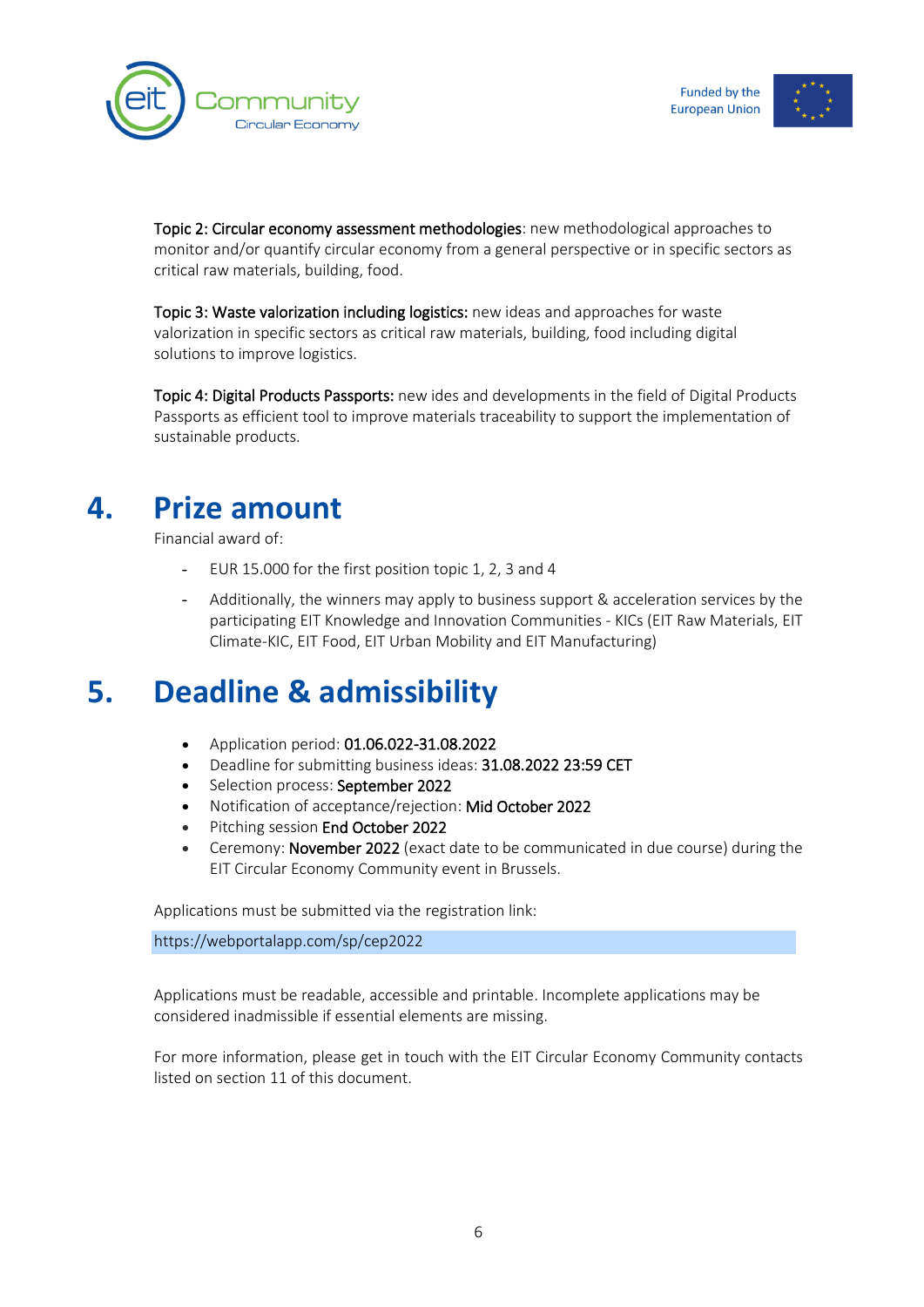



# 6. Eligibility

<span id="page-7-0"></span>All EIT KICs activities are governed by the rules set out in the Partnership Agreement between the European Institute of Innovation and Technology (EIT) and KICs, and more over in the Grant Agreement (see Contractual Models<sup>3</sup>) with the EIT, under the HorizonEurope Framework Programme for Research and Innovation 4 .

### <span id="page-7-1"></span>**6.1. Eligibility Criteria**

The contest is open to any legal entity or group of legal entities established in an EU Member State or in a country associated to HorizonEurope<sup>5</sup>. However, entities that are already beneficiaries (Partners) of the participating EIT KICs (EIT Raw Materials, EIT Climate-KIC, EIT Food, EIT Urban Mobility and EIT Manufacturing) may not receive a financial award.

Typically, the following entities may apply:

- 1. SMEs (according to the European Commission's definitions) having innovation projects relevant to the prize topics defined above;
- 2. Start-up or spin-off companies at least registered at the time of the application;

In case of joint applications by a group of participants, the participants must appoint a **'lead** participant' to represent them to the EIT Circular Economy Community. The participants will be jointly responsible and must all fulfil and respect the conditions set out in these rules. Applications must be submitted by the (lead) participant.

### <span id="page-7-2"></span>**6.2. Exclusion Criteria**

Consulting service companies without tangible product will be excluded.

For participants already receiving funding from any of the participating EIT KICs (EIT Raw Materials, EIT Climate-KIC, EIT Food, EIT Urban Mobility and EIT Manufacturing) in 2022, the following cumulated maximum funding limits apply:

<sup>3</sup> https://eit.europa.eu/eit-and-innovation-community-contractual-relations

<sup>4</sup> Once adopted there might be further details included here.

<sup>&</sup>lt;sup>5</sup> See the current list of associated countries here: https://ec.europa.eu/info/funding-

tenders/opportunities/docs/2021-2027/common/guidance/list-3rd-country-participation\_horizoneuratom\_en.pdf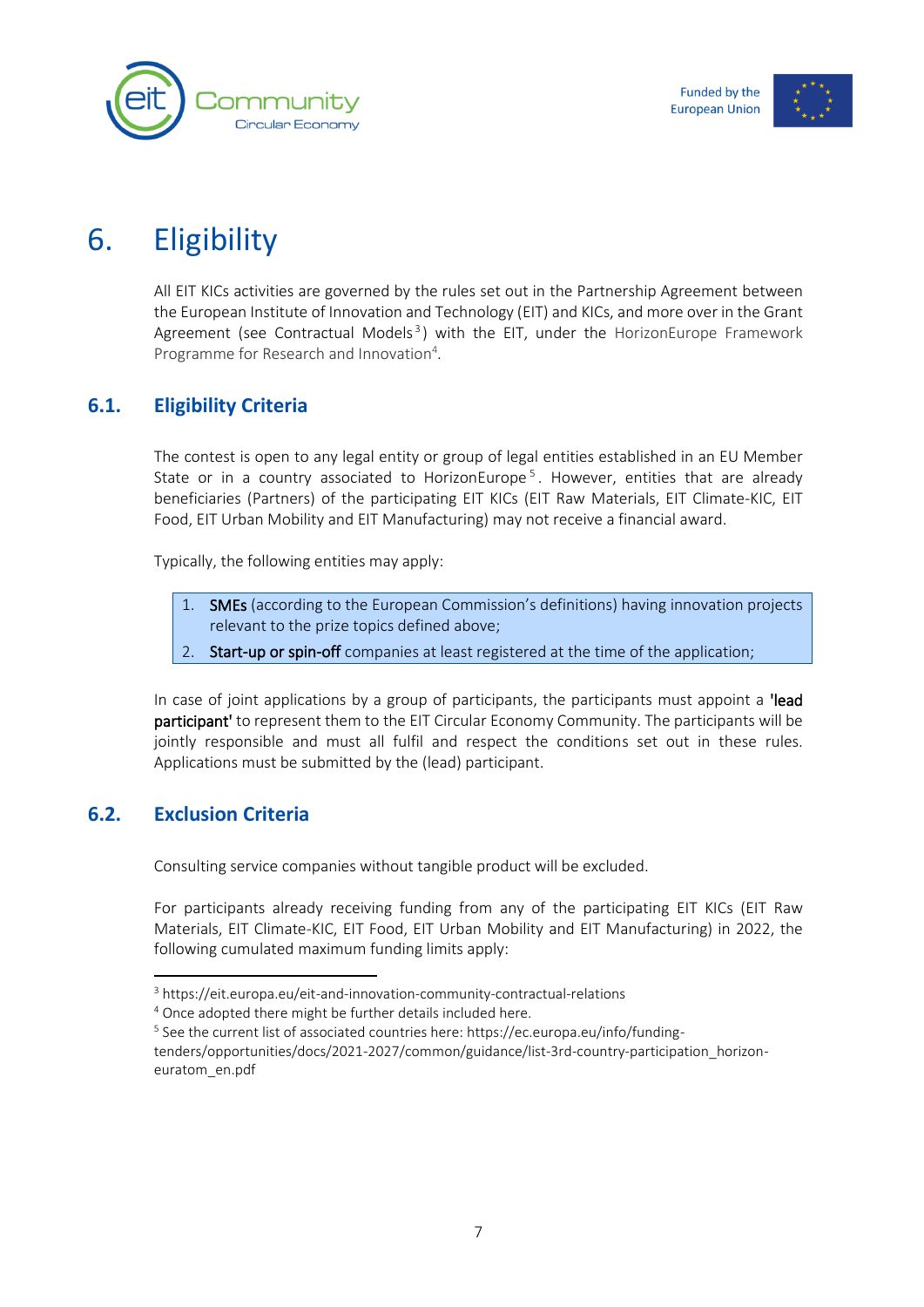



- Booster support: funding of maximum EUR 200,000 in 2022
- Accelerator programme: funding of maximum EUR 60,000 in 2022

These funding limits cannot be exceeded.

Participants will be excluded if they (or one of them):

- is subject to an administrative sanction (i.e. exclusion)
- is in one of the following situations:
	- o bankrupt, being wound up, having their affairs administered by the courts, entered into an arrangement with creditors, suspended business activities or subject to any other similar proceedings or procedures under national law (including persons with unlimited liability for the participant's debts)
	- o declared in breach of social security or tax obligations by a final judgment or decision (including persons with unlimited liability for the participant's debts)
	- o found guilty of grave professional misconduct by a final judgment or decision (including persons having powers of representation, decision-making or control)
	- o convicted of fraud, corruption, involvement in a criminal organisation, money laundering, terrorism-related crimes (including terrorism financing), child labour or human trafficking (including persons having powers of representation, decision-making or control)
	- o shown significant deficiencies in complying with main obligations under a procurement contract, prize agreement or prize decision financed by the EU or Euratom budget (including persons having powers of representation, decisionmaking or control)
	- o found guilty of irregularities within the meaning of Article 1(2) of Regulation No 2988/95 (including persons having powers of representation, decision-making or control)
- has misrepresented information required for participating in the contest or fails to submit such information
- was involved in the preparation of the prize documents and this entails a distortion of competition.

## **7. Award criteria**

<span id="page-8-0"></span>Each application will be scored on the criteria listed in the following table, with the score in relation to each criterion being based on the following guidelines: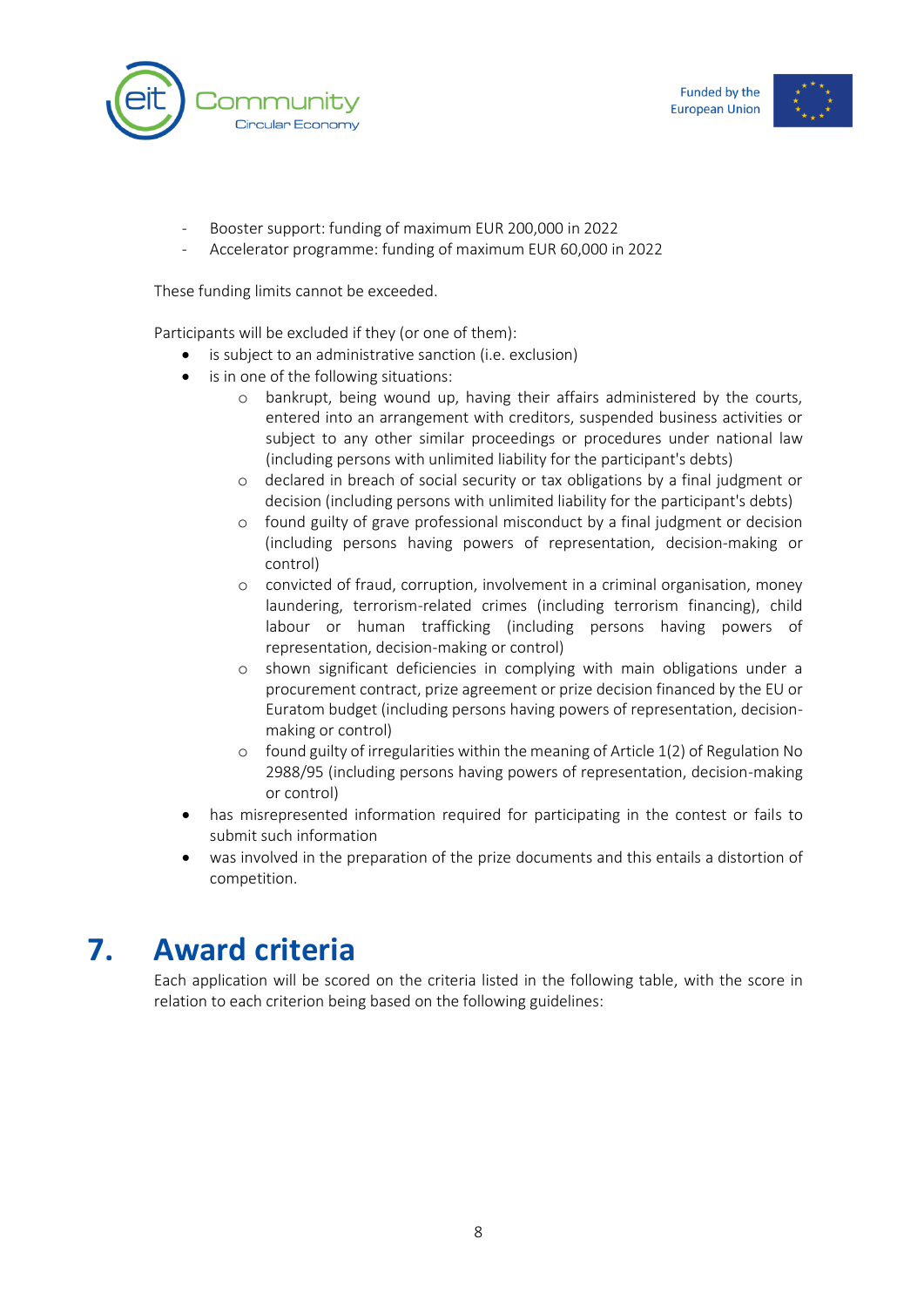



| <b>CRITERIA</b>                                            | <b>EXPLANATIONS</b>                                                                                                                                                                                                               |
|------------------------------------------------------------|-----------------------------------------------------------------------------------------------------------------------------------------------------------------------------------------------------------------------------------|
| 1. TECHNICAL EXCELLENCE & IMPACT                           | The innovation should be relevant to the topics<br>mentioned in section 3.2                                                                                                                                                       |
| 2. MARKET NEEDS, REPLICABILITY &<br><b>BUSINESS MODELS</b> | Large market size and customers' willingness to<br>are positively evaluated (e.g. initial<br>buv<br>discussion with potential customer(s)). The<br>innovation should also be clearly replicable in<br>different European regions. |
| 3. QUALITY OF THE TEAM                                     | Team capability is of the utmost importance<br>since execution is key. Team members should<br>demonstrate relevant expertise and track<br>records.                                                                                |
| 4. QUALITY OF THE DEVELOPMENT<br><b>ROADMAP</b>            | The quality of the Roadmap, which should show<br>clear milestones and estimate efforts, will be<br>evaluated.                                                                                                                     |

## **8. Documents**

<span id="page-9-0"></span>The application including mandatory supporting documents will the submitted through the application portal website unless otherwise stated.

Participants may be asked at a later stage for further documents (for legal entity validation, bank account validation, ethics review, declaration of honour on exclusion grounds, etc.).

### **9. Procedure**

<span id="page-9-1"></span>The application procedure is the following:

- 1. Online application: Applicants must submit an online application form with the idea description in which they should illustrate: the problems they address (market needs), technological solution, novelty, team composition and expertise, estimated time to market.
- 2. An expert panel composed of one representative from each participating EIT KIC (EIT Raw Materials, EIT Climate-KIC, EIT Food, EIT Urban Moblity and EIT Manufacturing) will assess the applications with the underlying objectives of the prize. The best 8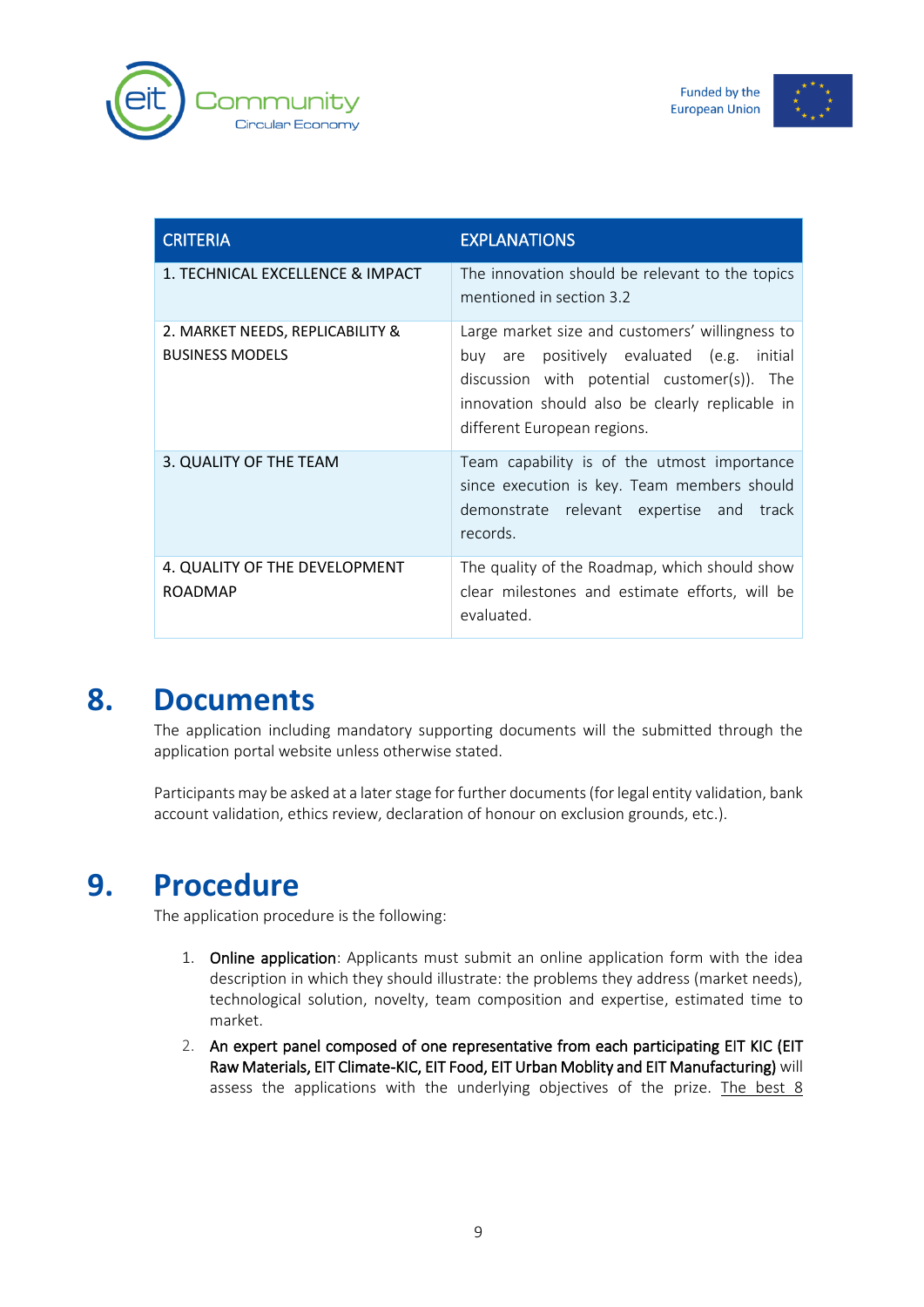



applications passing this selection will be invited to pitch their idea to the jury. Shortlisted candidates will be notified according timeline in section [5.](#page-6-1)

3. Pitching contest: shortlisted candidates will pitch (online) to the jury panel composed of one representative from each participating KIC (EIT Raw Materials, EIT Climate-KIC, EIT Food, EIT Urban Mobility and EIT Manufacturing). The jury panel will rank the pitched ideas according to the evaluation criteria described in the next section.

If there are less than eight applications, there will not be a selection phase: all the applications will pass directly to the pitching contest.

In case one topic cannot be awarded due to lack of applications or none of the received applications meet the quality required, the EIT Circular Economy Community reserves the right to award the price to two applications in one of the other three remaining topics.

The selection panel and jury usually have different compositions, but jury members may participate in the selection panel.

The selection panel/jury will evaluate each application against the four award criteria and score them as follows (half marks and decimals are not possible):

#### 0: Non-existent, 1: Very poor, 2: Poor, 3: Fair, 4: Good, 5: Excellent.

The average of the evaluators will be used to produce the ranking. The jury's decisions are unappealable.

| <b>CRITFRIA</b> |                                                 | <b>THRESHOLD   MAXIMUM</b> | <b>POINTS</b> |
|-----------------|-------------------------------------------------|----------------------------|---------------|
| 1.              | TECHNICAL EXCELLENCE & IMPACT                   |                            |               |
|                 | 2. MARKET NEEDS, REPLICABILITY & BUSINESS MODEL |                            |               |
|                 | <b>QUALITY OF THE TEAM</b>                      |                            |               |
| 4.              | QUALITY OF THE DEVELOPMENT ROADMAP              |                            |               |
|                 | ΤΟΤΑΙ                                           | 14                         |               |

For applications with the same score, the selection panel/jury will determine a priority order according to the following approach:

If two or more applications tie for the first rank, the prize will be equally divided and awarded to all.

On the basis of the evaluation by the jury, EIT Circular Economy Community will decide on the awarding of the prize.

All participants will be informed by on the outcome of their application.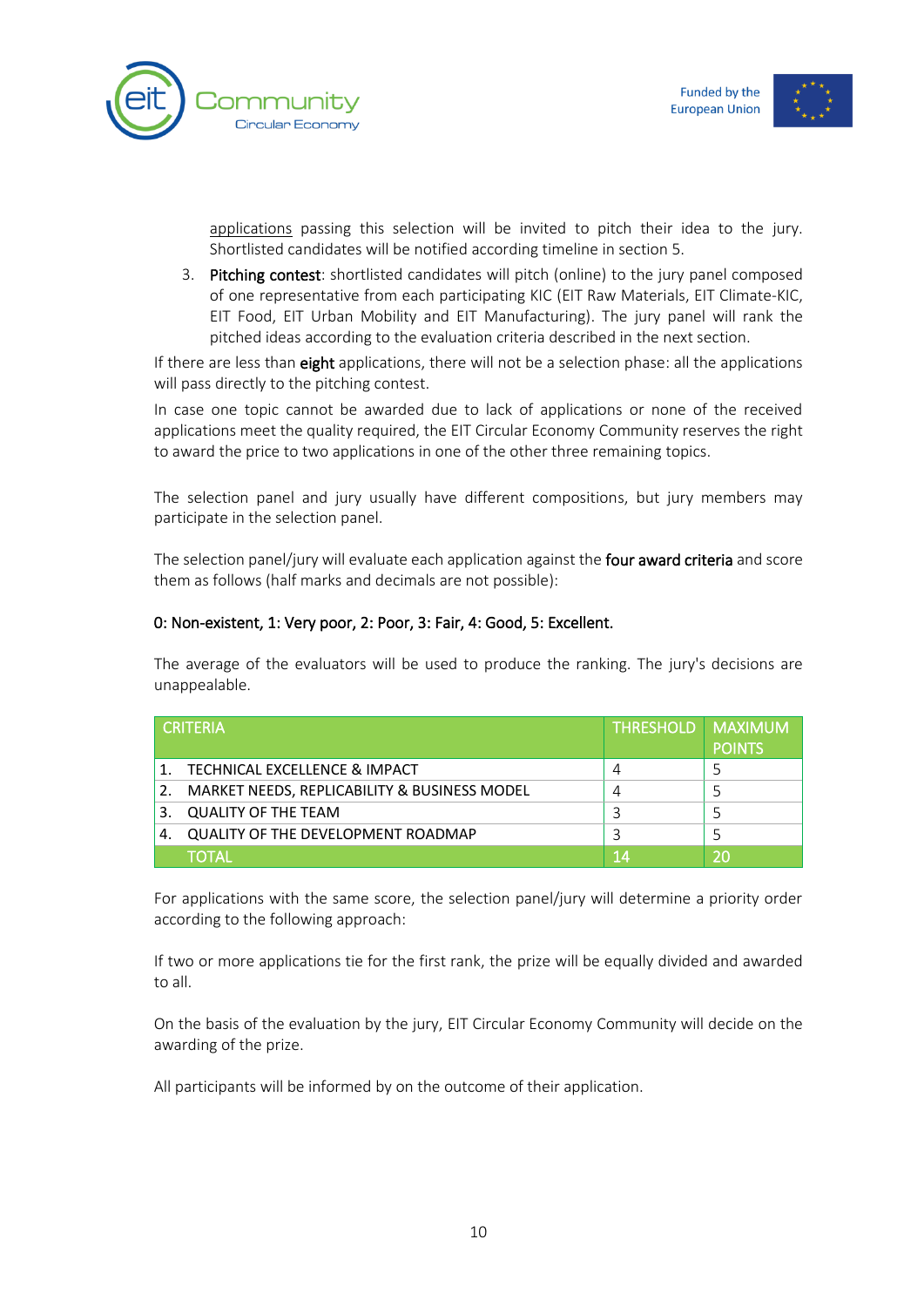![](_page_11_Picture_0.jpeg)

![](_page_11_Picture_1.jpeg)

# <span id="page-11-0"></span>**10. Other conditions**

#### <span id="page-11-1"></span>**10.1. Payment and arrangements**

The prize money will be paid to the selected applicant in one instalment by bank transfer after the announcement of the final selection, provided all the requested documents have been submitted, payment will be made within 30 days from the signature date of the Prize Agreement.

#### <span id="page-11-2"></span>**10.2. Publicity – Promoting the Prize – Visibility of the EU Funding**

#### <span id="page-11-3"></span>Publicity by the winner(s)

The winner(s) must promote the EIT Community Circular Economy Prize and its results, by providing targeted information to multiple audiences (including the media and the public) in a strategic and effective manner.

Unless the EIT Circular Economy Community requests or agrees otherwise or unless it is impossible, any communication activity related to the action (including in electronic form, via social media, etc.) must:

- a) display the EIT Circular Economy Community logo with the EU emblem and
- b) include the following text: *"Funded by the European Union"*

When displayed together with another logo, the EIT Circular Economy Community logo and EU emblem must have appropriate prominence.

For the purposes of their obligations, the selected companies may use the EIT Circular Economy Community logo and the EU emblem without first obtaining approval from the organisers.

This does not, however, give them the right to exclusive use.

Moreover, they may not appropriate the EU emblem or any similar trademark or logo, either by registration or by any other means.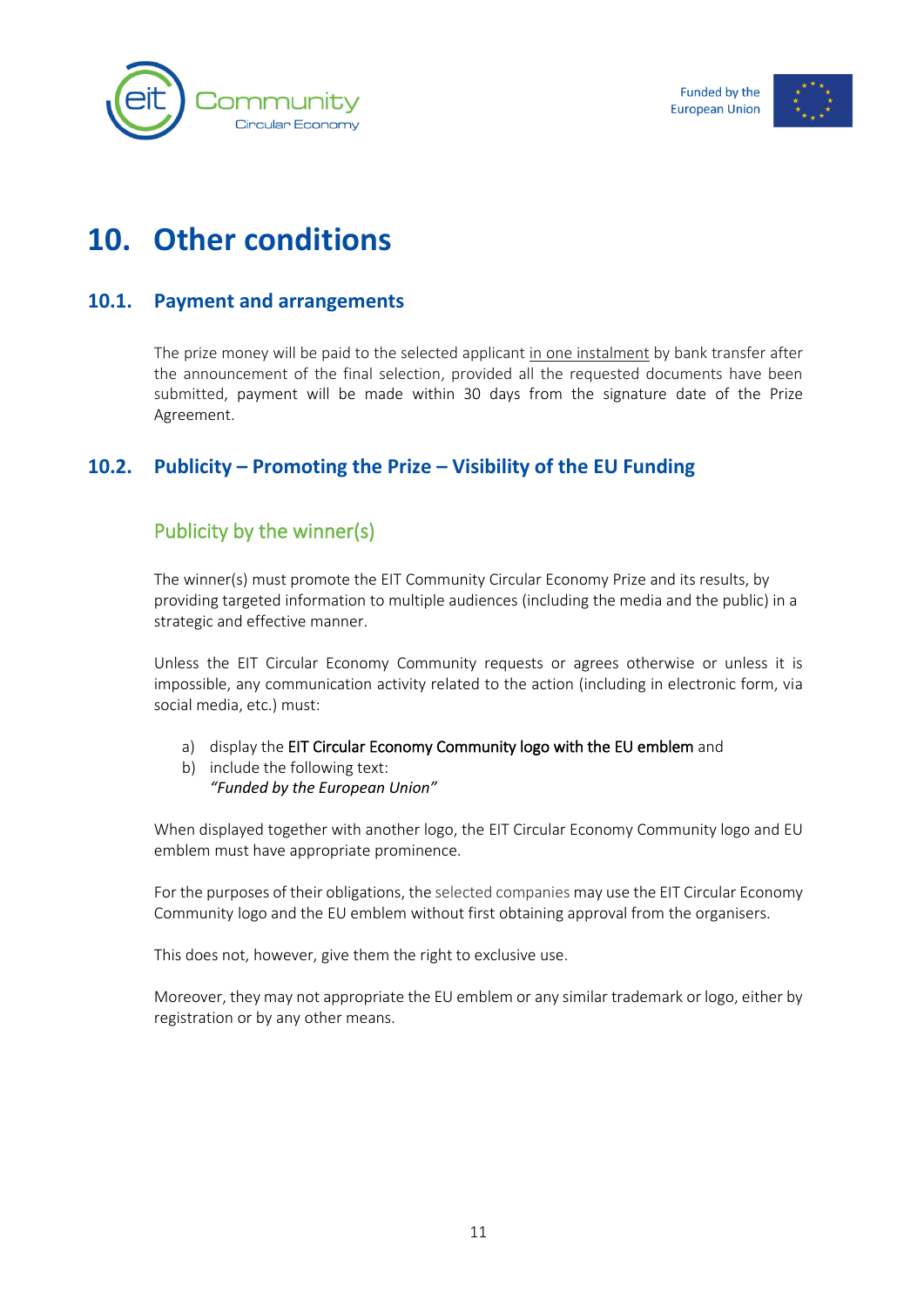![](_page_12_Picture_0.jpeg)

![](_page_12_Picture_1.jpeg)

### <span id="page-12-0"></span>Publicity by the EIT Circular Economy Community

The EIT Circular Economy Community may use, for its communications and publicity activities, information relating to the action as well as any other material, such as pictures or audio-visual material that it receives from the participants (including in electronic format).

The EIT Circular Economy Community will publish the name(s) of the winner(s), their origin, the amount of the prize and its nature and purpose — unless they have requested to waive this publication (because disclosure risks threatening their security and safety or harm their commercial interests).

<span id="page-12-1"></span>Photos and videos taken by any participating EIT KIC during the awards ceremony where the selected applicants will feature are the sole property of the EIT Circular Economy Community.

### **10.3. Dissemination and Exploitation of Results**

Applicants retain full and exclusive ownership of their prior information and intellectual property rights. By submitting their application, applicants warrant that they hold ownership or have legally secured the right to use all elements of the innovative product or service and that the provided materials and information do not infringe any intellectual or other property rights, including patents, of any other persons, companies or other entities. Elements of the submission that are based on rights held by others, such as patents, shall be marked as such in the submission.

The EIT Circular Economy Community and their authorised representatives in the programme undertake to ensure the confidentiality of the projects presented and developed with the support of EIT Circular Economy Community.

By submitting their application to the programme, applicants consent that the participating EIT KICs (EIT Raw Materials, EIT Climate-KIC, EIT Food, EIT Urban Mobility and EIT Manufacturing) and their Innovation Hubs (also called Co-location Centres - CLCs) will collect, transfer, process, store and delete their data under aforementioned conditions.

The selected companies agree that their data, the receipt of prize, and non-confidential information about their project, may be used by participating KICs and their authorised representatives without compensation for the promotion of their activities. Non-confidential information related to the project will be only provided after authorisation of the applicants.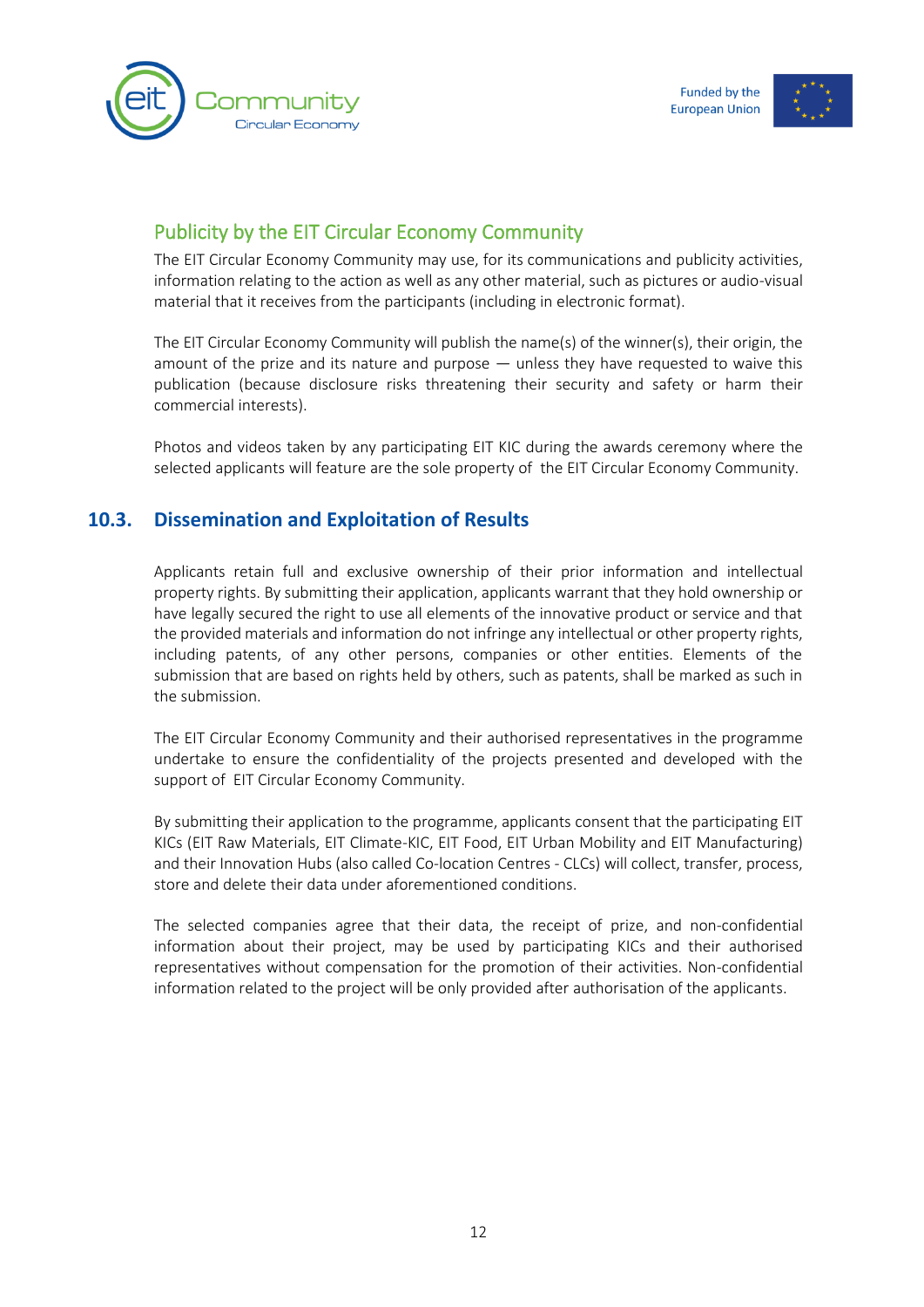![](_page_13_Picture_0.jpeg)

![](_page_13_Picture_1.jpeg)

### <span id="page-13-0"></span>**10.4. Processing of personal data**

#### <span id="page-13-1"></span>Processing of personal data

Any personal data will be processed by EIT RawMaterials in accordance with the EIT RawMaterials Privacy Policy<sup>6</sup>.

All selected applicants consent that the following information be published by the EIT Circular Economy Community, in whatever form and medium:

- o Name
- o Country of origin
- o Their activities in relation to the award of the prize (via the summary for publication they provided)
- o Prize amount

### <span id="page-13-2"></span>Processing of personal data by the participants

<span id="page-13-3"></span>The participants must process personal data in compliance with applicable EU and national law on data protection (including authorisations or notification requirements, if any), see the [GDPR](https://eugdpr.org/)<sup>7</sup> recommendations.

#### **10.5. Ethics**

The activities must be carried out in compliance with:

- a) ethical principles (including the highest standards of research integrity) and
- b) applicable international, EU and national law.

No funding will be awarded for activities carried out outside the EU if they are prohibited in all Member States.

The participants must ensure that the activities have an exclusive focus on civil applications.

<sup>6</sup> https://eitrawmaterials.eu/privacy-policy/

<sup>7</sup> https://eugdpr.org/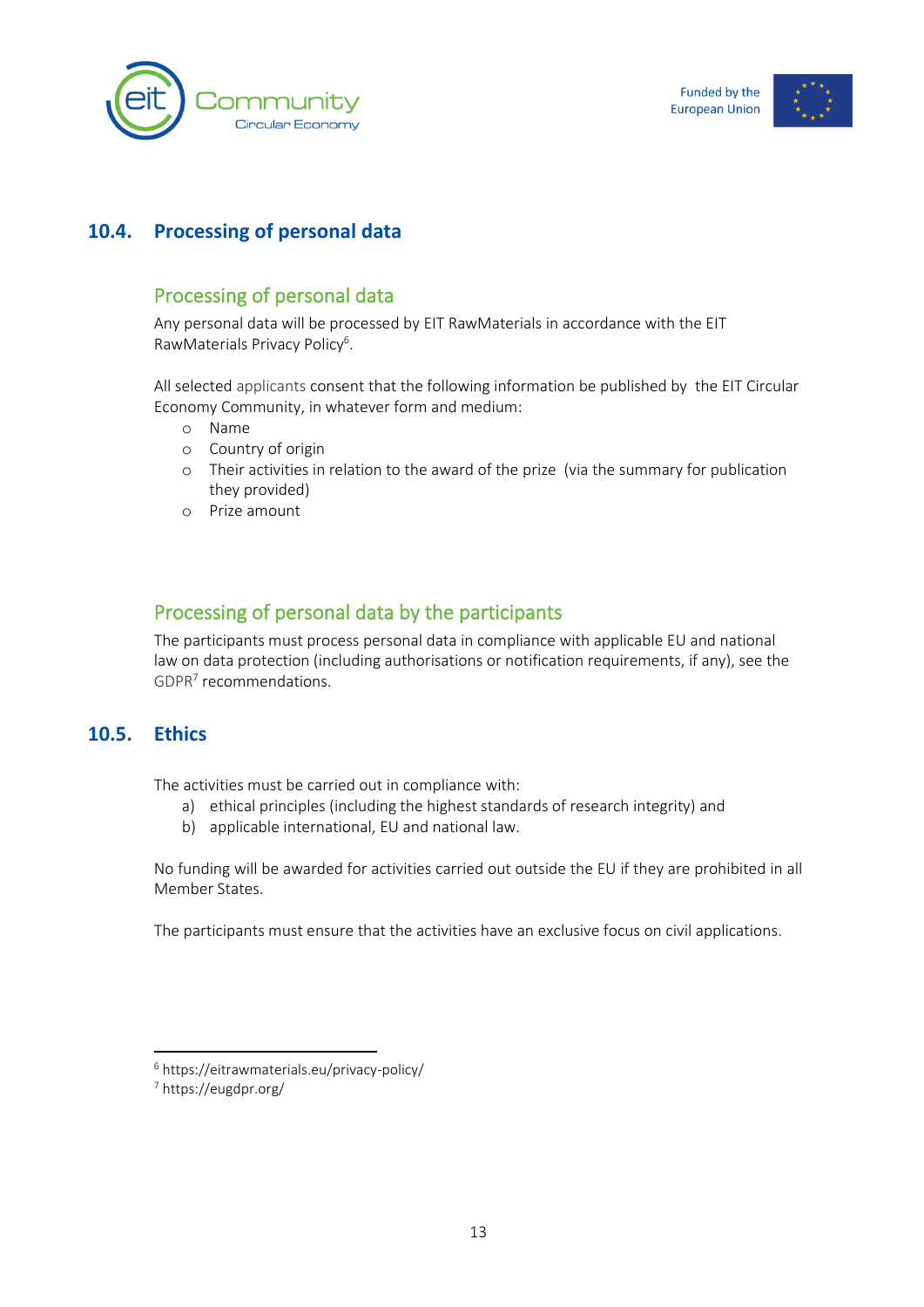![](_page_14_Picture_0.jpeg)

![](_page_14_Picture_1.jpeg)

<span id="page-14-0"></span>The participants must respect the highest standards of research integrity  $-$  as set out, for instance, in the European Code of Conduct for Research Integrity ${}^{8}$ .

#### **10.6. Security**

The activities must be carried out in compliance with [Commission Decision 2015/444,](https://eur-lex.europa.eu/legal-content/EN/TXT/PDF/?uri=OJ:JOL_2015_072_R_0011&qid=1427204240846&from=EN) i.e. security-sensitive information must be EU-classified if its unauthorised disclosure could adversely impact the interests of the EU or one (or more) of its Member States. Applications that are too security-sensitive cannot be awarded a prize.

#### <span id="page-14-1"></span>**10.7. Conflict of Interest**

The participants, including applicants and expert panels, must take all measures to prevent any situation where the impartial and objective award of the prize is compromised for reasons involving economic interest, political or national affinity, family or emotional ties or any other shared interest ('conflict of interest').

They must inform the EIT Circular Economy Community without delay of any situation constituting or likely to lead to a conflict of interests and immediately take all the necessary steps to rectify this situation.

<span id="page-14-2"></span>The EIT Circular Economy Community may verify that the measures taken are appropriate and may require additional measures to be taken by a specified deadline.

#### **10.8. Liability for damages**

The EIT Circular Economy Community cannot be held liable for any damage caused to the participants or to third parties as a consequence of the prize, including for gross negligence.

The EIT Circular Economy Community cannot be held liable for any damage caused by any of the participants in the context of the prize.

<sup>8</sup> European Code of Conduct for Research Integrity of ALLEA (All European Academies) and ESF (European Science Foundation) of March 2017 https://ec.europa.eu/info/fundingtenders/opportunities/docs/2021-2027/horizon/guidance/european-code-of-conduct-for-researchintegrity\_horizon\_en.pdf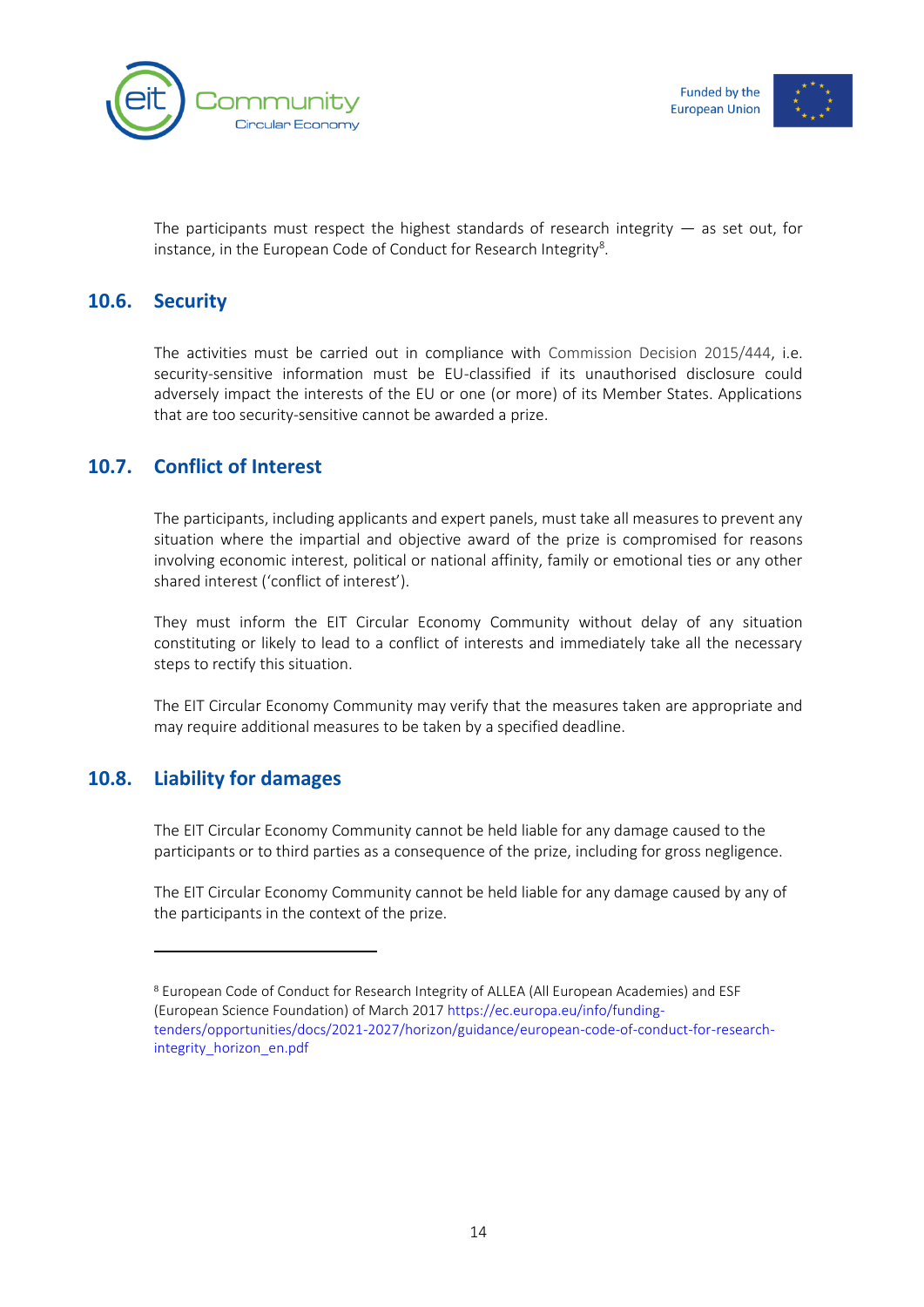![](_page_15_Picture_0.jpeg)

![](_page_15_Picture_1.jpeg)

### **10.9. Check, Audit and investigations**

<span id="page-15-1"></span><span id="page-15-0"></span>EIT Circular Economy Community, the EIT, the European Commission, the European Anti-Fraud Office (OLAF), the European Court of Auditors and any other competent EU body may carry out checks, audits and investigations in relation to the prize.

#### **10.10. Withdrawal of the Prize – Recovery of the undue amounts**

The EIT Circular Economy Community y may withdraw the prize after its award and recover all payments made if it finds out that:

- a. false information, fraud or corruption was used to obtain it
- b. a winner was not eligible or should have been excluded
- c. a winner is in serious breach of its obligations under these Terms & Conditions.

#### <span id="page-15-2"></span>**10.11. Administrative sanctions**

If a participant has committed irregularities or fraud or has made false declarations, the EIT Circular Economy Community may also:

- a. exclude the participant from all future contracts, prizes and contests financed from the EU or Euratom budget for a maximum of five years (or 10 years in case of repetition) and/or
- b. impose a financial penalty of between 2% and 10% of the value of the prize (or between 4% and 20% in case of repetition).

#### <span id="page-15-3"></span>**10.12. Cancellation of the contest**

The EIT Circular Economy Community may cancel the contest or decide not to award the prize, without any obligation to compensate participants, if:

- a. no applications are received
- b. the jury does not find a winner
- c. the winner is not eligible or must be excluded, or
- d. the objective of the contest has already been achieved.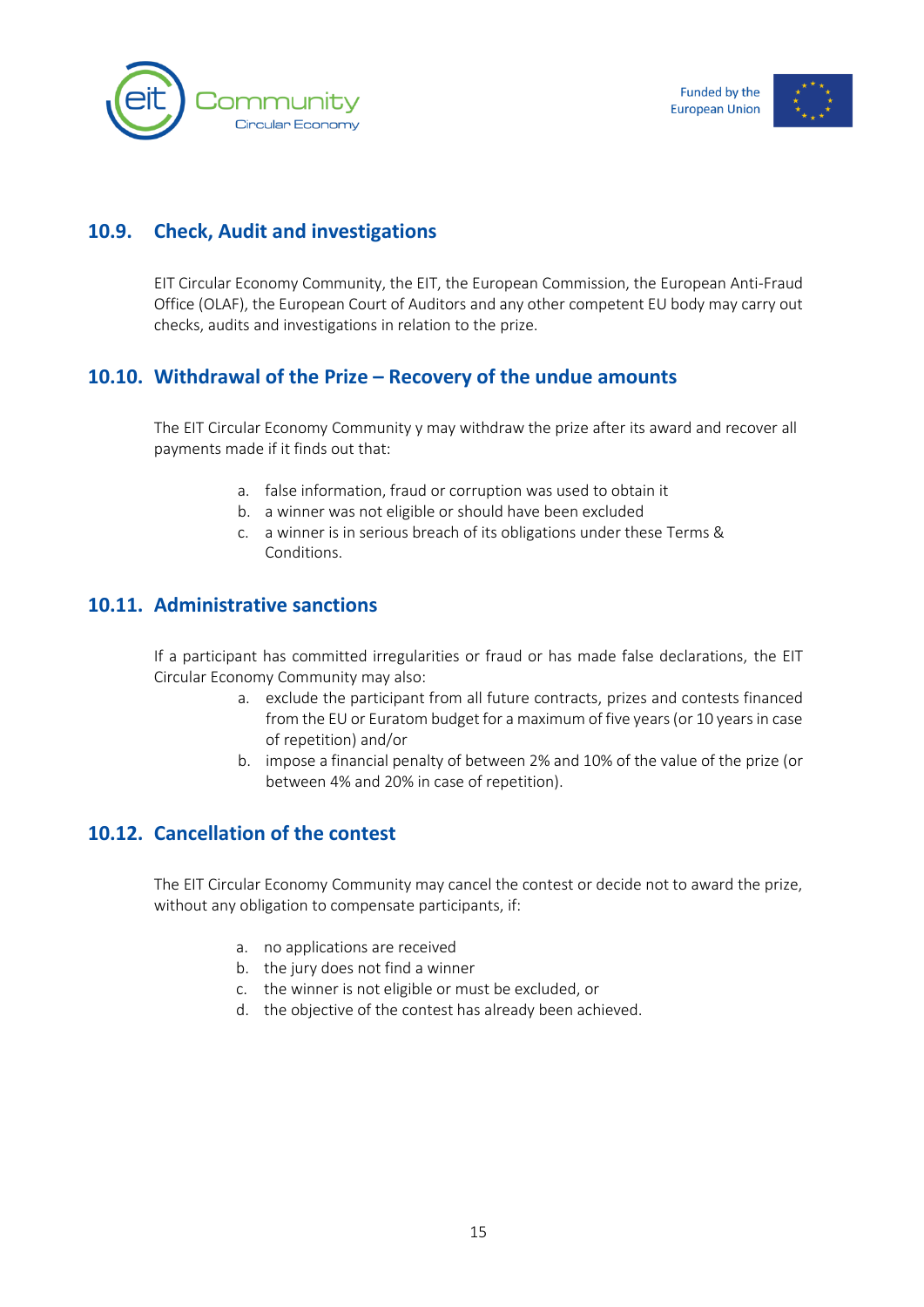![](_page_16_Picture_1.jpeg)

#### **10.13. Terms and Conditions**

<span id="page-16-0"></span>By submitting their application form, applicants agree to the Terms and Conditions, which form part of their submission. The EIT Circular Economy Community reserves the right to make reasonable amendments to these Terms and Conditions. Amendments and additions to these Terms and Conditions shall be valid if communicated in writing on the website of any participating KIC, the EIT Circular Economy Community web or otherwise made available to the applicants.

You may withdraw your application any time by informing us by email or withdrawing your registration any time.

#### <span id="page-16-1"></span>**10.14. Appeal and redress procedure**

Requests for redress should be raised within one month of the receipt of the evaluation feedback sent by the EIT Circular Economy Community, and should be sent to ignacio.calleja@eitrawmaterials.eu. Requests must:

- be related to the evaluation process, or eligibility checks;
- include a clear description of the grounds for the complaint;
- be received within the time limit specified above.

An initial reply will be sent to complainants no later than two weeks after the deadline for redress requests. This initial reply will indicate when a definitive reply will be provided. A redress committee of the EIT Circular Economy Community may be convened to examine the evaluation process for the case under consideration. The committee's role is to ensure a coherent interpretation of requests, and equal treatment of applicants. The redress committee itself, however, does not re-evaluate the proposal. Depending on the nature of the complaint, the committee may review the evaluation report and individual comments, and examine the CVs of the evaluation experts. Following its review, the committee will recommend a course of action to the EIT Circular Economy Community. If there is clear evidence of a shortcoming that could have affected the funding decision, all or part of the proposal may be re-evaluated. Unless there is clear evidence of a shortcoming there will be no follow-up or re-evaluation.

Please note:

- This procedure is concerned with the evaluation and/or eligibility checking process.
- The committee will not call into question the judgment of the individual expert-evaluators, whose qualifications have already been assessed and validated.